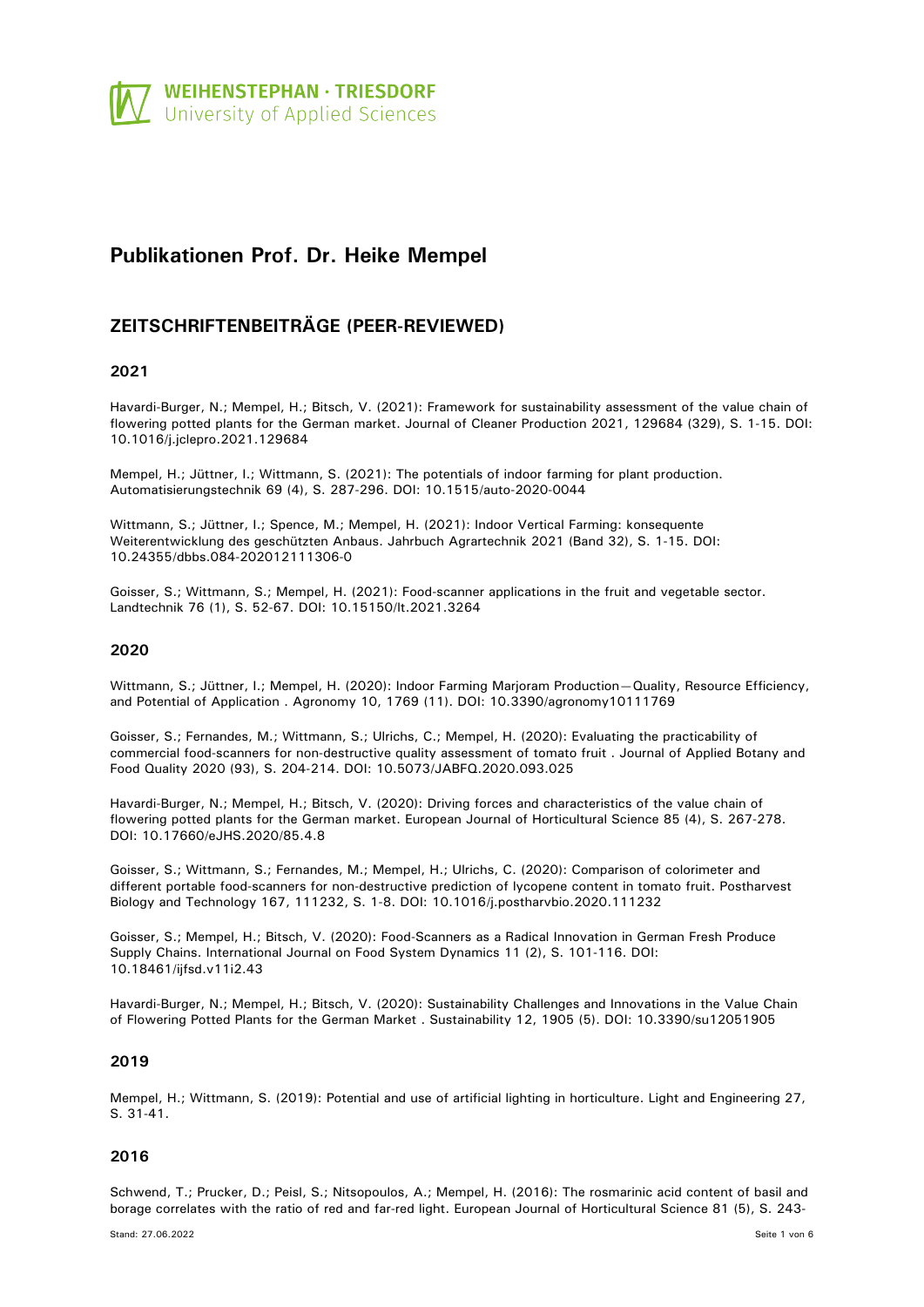247. DOI: 10.17660/eJHS.2016/81.5.2

Schwend, T.; Beck, M.; Prucker, D.; Peisl, S.; Mempel, H. (2016): Test of a PAR sensor-based, dynamic regulation of LED lighting in greenhouse cultivation of Helianthus annuus. European Journal of Horticultural Science 81 (3), S. 152-156. DOI: 10.17660/eJHS.2016/81.3.3

Schwend, T.; Kriedel, M.; Prucker, D.; Peisl, S.; Mempel, H. (2016): On the role of the light regime in root development of Euphorbia pulcherrima leafy stem cuttings. European Journal of Horticultural Science (EJHS) 81 (3), S. 148-151. DOI: 10.17660/eJHS.2016/81.3.2

### **2015**

Schwend, T.; Prucker, D.; Mempel, H. (2015): Red light promotes compact growth of sunflowers. European Journal of Horticultural Science 80 (2), S. 56-61. DOI: 10.17660/eJHS.2015/80.2.2

### **2012**

Kersebaum, A.; Bettin, A.; Mempel, H.; Rath, T.; Ohmayer, G. (2012): WeGa-Student: Hochschulübergreifendes E-Learning Modul im Gartenbau. Landtechnik 67 (5), S. 342-345. DOI: 10.15488/1376

## **BEITRÄGE ZU WISSENSCHAFTLICHER KONFERENZ/TAGUNG (PEER-REVIEWED)**

### **2022**

Herppich, W.; Mempel, H.; Schreiner, M.; Huyskens-Keil, S. (2022): Controlled deficit irrigation – effects on growth and water relations of Daucus carota L. roots. Acta Horticulturae ISHS2022, 1335, S. 681-686. DOI: https://doi/org/10.17660/ActaHortic.2022.1335.86

Wittmann, S.; Jüttner, I.; Liedl, P.; Mempel, H. (2022): Efficiency of the electric energy consumption of an indoor farm by focusing on optimized lighting strategies. Acta Horticulturae ISHS 2022, 1337, S. 73-79. DOI: 10.17660/ActaHortic.2022.1335.86

### **2019**

Goisser, S.; Mempel, H.; Bitsch, V. (2019): Potential Application of Food-Scanners in Fruit and Vegetable Supply Chains and Possible Consequences for the German Market. Proceedings in System Dynamics and Innovation in Food Networks 2019, S. 173-181. DOI: 10.18461/pfsd.2019.1917

Goisser, S.; Krause, J.; Fernandes, M.; Mempel, H. (2019): Determination of tomato quality attributes using portable NIR-sensors. 4th International Conference on Optical Characterization of Materials (OCM), March 13th - 14th, 2019, Karlsruhe, Germany, S. 1-12. DOI: 10.5445/IR/1000092314

### **2018**

Wittmann, S.; Mempel, H. (2018): Anwendung der Chlorophyllfluoreszenz im Gewächshaus zur Erkennung von Salzstress an Lycopersicon esculentum L. 'Tastery'. DGG-Proceedings Vol. 8 (2018) (6), S. 1-5. DOI: 10.5288/dgg-pr-sw-2018

Goisser, S.; Fernandes, M.; Ulrichs, C.; Mempel, H. (2018): Non-destructive measurement method for a fast quality evaluation of fruit and vegetables by using food-scanner. DGG-Proceedings 8 (13), S. 1-5. DOI: 10.5288/dgg-pr-sg-2018

Herppich, W.; Mempel, H.; Geyer, M. (2018): Carrot water relations during postharvest: effects on internal and external product quality. Integrated View of Fruit and Vegetable Quality. eBook Published January 2018, S. 64- 72. DOI: 10.1201/9781351073769

### **2016**

Mempel, H.; Gabriel, A.; Kersebaum, A.; Bettin, A.; Rath, T.; Ohmayer, G. (2016): WeGa-Student: Entwicklung und Erprobung eines standortübergreifenden B.Sc.-Lehrmoduls zum Thema Prozess- und Produktsicherheit im Gartenbau. DGG-Proceedings (German Society of Horticultural Sciences) 6 (5), S. 1-5. DOI: 10.5288/dgg-pr-06- 05-hm-2016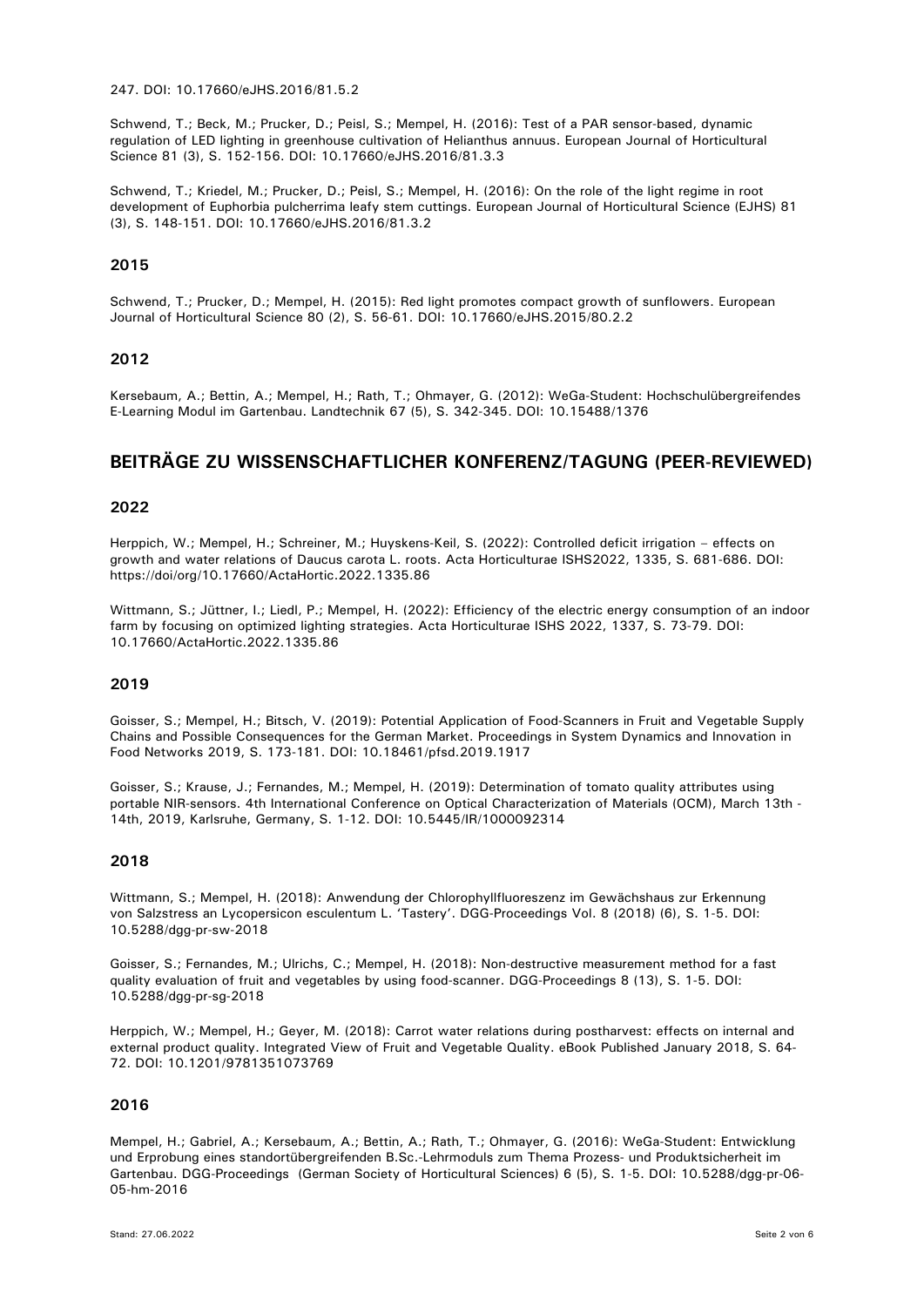### **2014**

Erguel, R.; Mempel, H. (2014): Berechnung des Carbon Footprints für den Transport von gartenbaulichen Produkten. DGG-Proceedings 4 (10), S. 1-5. DOI: 10.5288/dgg-pr-04-10-re-2014

## **BEITRÄGE ZU WISSENSCHAFTLICHER KONFERENZ/TAGUNG**

### **2017**

Havardi-Burger, N.; Mempel, H.; Bitsch, V. (2017): Supply chain of bedding plants and pot plants in Germany. DGG Proceedings 2017 7 (12), S. 1-5. DOI: 10.5288/dgg-pr-nb-2017

## **ZEITSCHRIFTENBEITRÄGE**

### **2016**

Mempel, H. (2016): Wasserversorgung von Topfpflanzen - vom Produzenten bis zum Verkauf. Taspo (40).

Schwend, T.; Prucker, D.; Haas, H.; Mempel, H. (2016): Wärmestrahlung, LED und Streckungswachstum. Gärtnerbörse (10), S. 62-65.

Schwend, T.; Prucker, D.; Mempel, H. (2016): Mit Licht hemmen? DEGA Gartenbau (7), S. 56-58.

#### **2014**

Schwend, T.; Prucker, D.; Mempel, H. (2014): Lässt sich das Spektrum von LED-Licht nutzen? DEGA Gartenbau (11), S. 54-55.

### **2012**

Mempel, H.; Haas, H.; Kohlrausch, F. (2012): Gesunde Poinsettien sind lagerfähig und haltbar. Gärtnerbörse 112 (8), S. 52-56.

### **2011**

Mempel, H.; Haas, H.; Kohlrausch, F. (2011): Strategien zur Einsparung von Energie ohne Qualitätsverluste. Gärtnerbörse 111 (10), S. 38-41.

### **2010**

Mempel, H.; Haas, H.; Kohlrausch, F. (2010): Cool morning ….warm evening. Gärtner + Florist 15 (12), S. 22- 24.

Haas, H.; Kohlrausch, F.; Mempel, H. (2010): Poinsettien: Energie sparen ohne Qualitätsverluste. Gärtnerbörse (4), S. 29-31.

Haas, H.; Kohlrausch, F.; Mempel, H. (2010): Lassen sich verkaufsfertige Poinsettien kühl lagern? Gärtnerbörse (6), S. 40-42.

### **BEITRÄGE IN MONOGRAFIEN, SAMMELWERKEN, SCHRIFTENREIHEN**

### **2018**

Goisser, S.; Fernandes, M.; Mempel, H. (2018): Zerstörungsfreie Messmethode zur schnellen Qualitätsbewertung und Haltbarkeitsabschätzung von Lebensmitteln mit Hilfe von Food Scannern. Tagung der Deutschen Gartenbauwissenschaftlichen Gesellschaft. BHGL-Schriftenreihe 33, S. 34.

### **WISSENSCHAFTLICHE POSTER**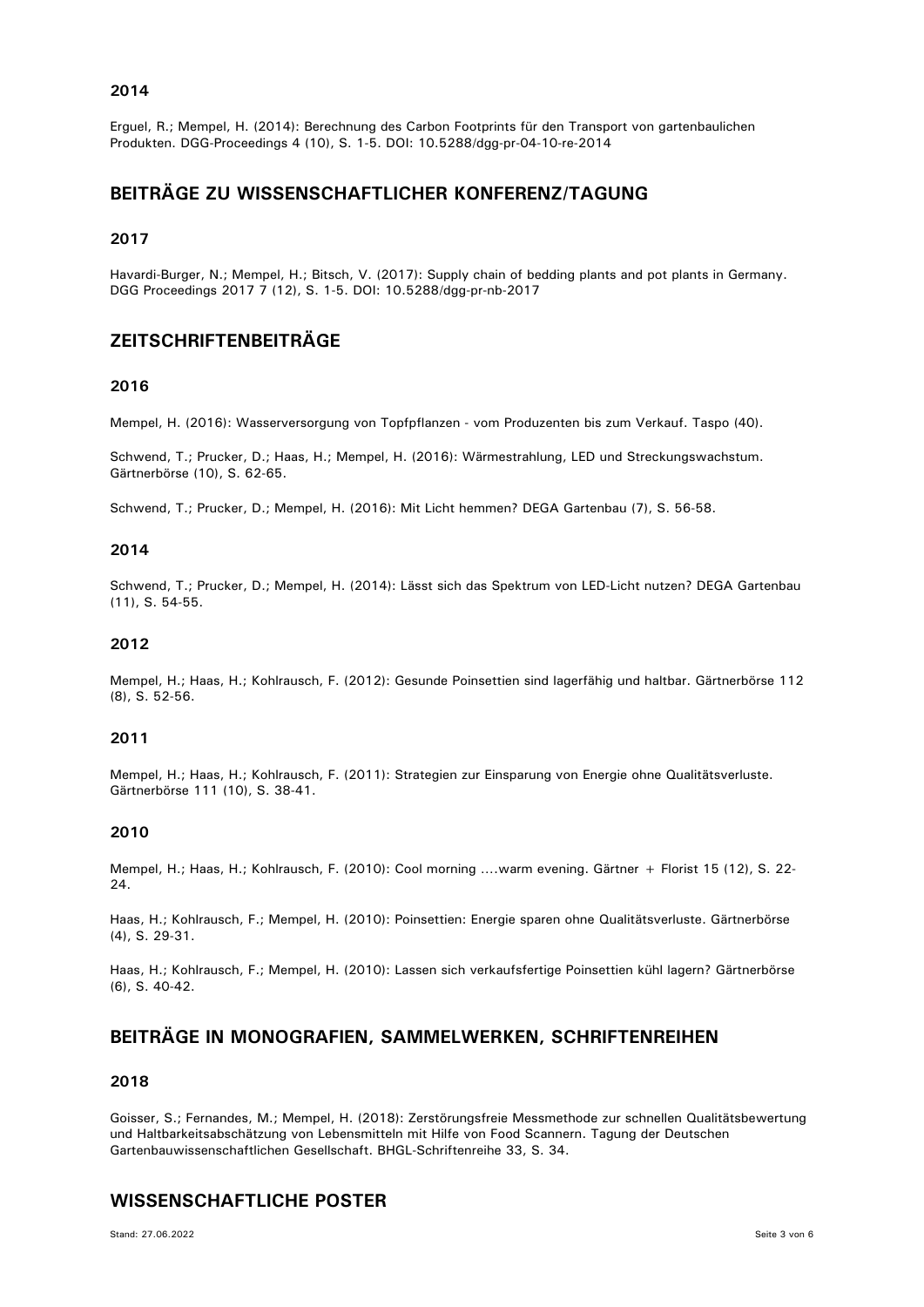### **2018**

Suhl, J.; Schmidt, U.; Mempel, H.; Akyazi, G.; Dannehl, D. (2018): Entwicklung eines sensorbasierten intelligenten Gewächshaus-Managementsystems. BHGL Schriftenreihe Band 33 - 2018 33, S. 151.

Wittmann, S.; Mempel, H. (2018): Anwendung der Chlorophyllfluoreszenz zur Darstellung von Salzstress an Lycopersicon esculentum L. 'Tastery'. Tagung der Deutschen Gartenbauwissenschaftlichen Gesellschaft. BHGL-Schriftenreihe 33, S. 150.

Wittmann, S.; Mempel, H. (2018): Auswirkung einer Mono- und Polychromatischen Belichtung auf den Wuchs und die Photosynthese von Lactuca Sativa. Tagung der Deutschen Gartenbauwissenschaftlichen Gesellschaft. BHGL-Schriftenreihe 33, S. 149.

### **2017**

Schwend, T.; Mühlmann, C.; Beck, M.; Prucker, D.; Mempel, H. (2017): Regulation of greenhouse lighting with a PAR sensor. BHGL-Tagungsband 31/2015, S. 119.

Havardi-Burger, N.; Mempel, H.; Bitsch, V. (2017): Supply chain analysis of bedding plants and pot plants in Germany. 51. DGG & BHGL Jahrestagung 2017.

### **2015**

Schwend, T.; Prucker, D.; Nitsopoulos, A.; Mempel, H. (2015): Correlation of rosmarinic acid content of basil with the ratio of far-red:red light. BHGL-Tagungsband 31/2015 (31), S. 121.

### **2013**

Hauser, B.; Mempel, H.; Baur, M.; Haas, H.; Kohlrausch, F.; Prucker, D. (2013): Einfluss von LEDs auf das Wachstum und Blühverhalten von Beet- und Balkonpflanzen. DGG Tagung, Bonn, 27.02.-02.03.2013.

### **2012**

Hauser, B.; Mempel, H.; Haas, H.; Kohlrausch, F. (2012): Strategies for saving Energy without Loss of Plant Quality. 2nd Symposium on Horticulture in Europe, Angers, Frankreich, 01.-05.07.2012.

### **2011**

Mempel, H.; Haas, H.; Kohlrausch, F. (2011): Energiekosteneinsparung bei der Produktion von Poinsettien durch vorgezogenen Anbau und anschließender Lagerung. DGG-Tagung Hannover, 23.-26.02.2011.

## **MEDIENBEITRÄGE IN ZUSAMMENHANG MIT FORSCHUNGSPROJEKTEN**

### **2020**

Mempel, H. (2020): Indoor Vertical Farming – Ein innovatives System für die Pflanzenproduktion der Zukunft. Homepage: Stiftung Energie & Klimaschutz 2020.

### **2019**

Wolf, J.; Mempel, H. (2019): Die Senkrechtpflanzer. Zeitungsartikel: Die Zeit, von Justin Wolff 2019 (45).

Newsmeldung HSWT, .; Mempel, H. (2019): Expertin der HSWT beantwortet häufig gestellte Fragen zum Thema Vertical Farming bzw. Indoor Farming. Forschungs-News HSWT, 09.05.2019.

## **VORTRÄGE**

### **2019**

Goisser, S.; Mempel, H. (2019): Mobile Nahinfrarottechnik im Post-Harvest-Management. Vortrag im Forum "Auf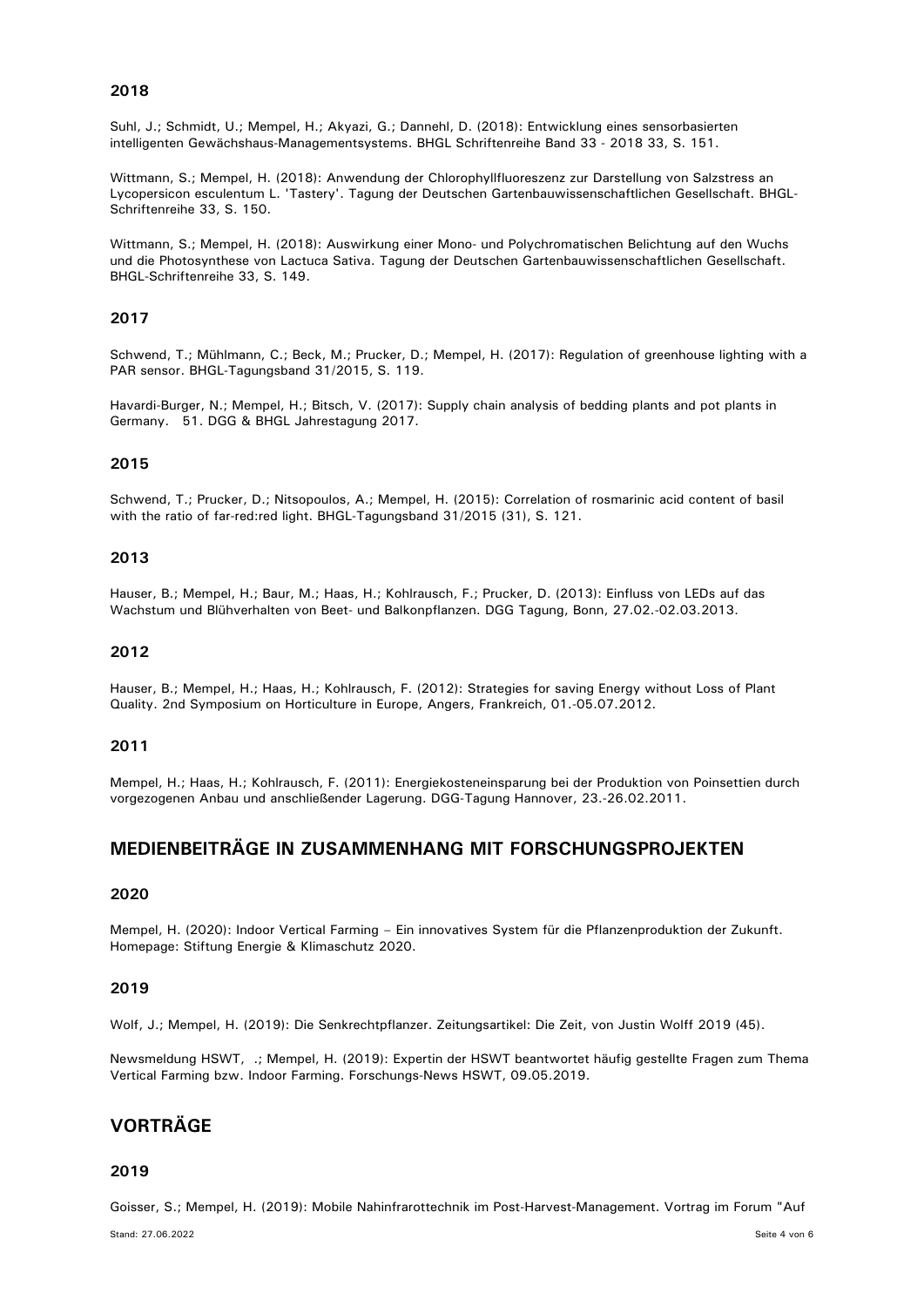einer Wellenlänge" des Forschungsprojekts "Food-Scanner" am 26.10.2019 in Freising.

Goisser, S.; Mempel, H. (2019): Können Food-Scanner Lebensmittelverluste reduzieren? "Zu gut für die Tonne" - Themenabend zur Lebensmittelverschwendung am 14.05.2019 in Ansbach.

Goisser, S.; Krause, J.; Fernandes, M.; Mempel, H. (2019): Determination of tomato quality attributes using portable NIR-sensors. 4th International Conference on Optical Characterization of Materials (OCM), March 13th - 14th, 2019, Karlsruhe, Germany.

Goisser, S.; Mempel, H.; Bitsch, V. (2019): Potential applications of food-scanners in fruit and vegetable supply chains and possible consequences for the German market. 13th International European Forum (Igls-Forum) on System Dynamics and Innovation in Food Networks, February 18th - 22nd, 2019, Garmisch-Partenkirchen, Germany.

### **2018**

Goisser, S.; Mempel, H. (2018): Der Einsatz portabler Mini-Sensoren vom Erzeuger bis zum Verbraucher. Deutscher Obst & Gemüsekongress (20.-21.09.2018 Düsseldorf).

Mempel, H.; Goisser, S. (2018): Fruchtqualität auf Knopfdruck – Nachernteverluste im Gartenbau. Vortrag beim 1. Bayerisches Symposium gegen Lebensmittelverschwendung – Du bist, was du aufisst!" Fachsymposium 2018 .

Mempel, H.; Goisser, S. (2018): Qualitätsveränderungen bei pflanzlichen Lebensmitteln. Vortrag beim Fachkongress "Lebensmittel retten 4.0 - Innovative Verfahren zur Reduzierung von Lebensmittelverlusten" am 16.05.2018 im Bayerischen Staatsministerium für Ernährung, Landwirtschaft und Forsten.

### **2016**

Mempel, H. (2016): Technische Anpassungspotentiale für gärtnerische Produktionssysteme. Impulsvortrag auf dem HortInnova Expertenworkshop im Forschungsfeld "Anpassung gartenbaulicher Produktionssysteme an sich ändernde Herausforderungen". Vortrag an der Universität Bonn am 15.06..

Mempel, H. (2016): Innovationen in der der Unterglasproduktion - Trends in Deutschland und bei unseren Nachbarn. Vortrag auf der 3. INDEGA Fachgruppentreffen in Grünberg am 14.04.16.

### **2015**

Schwend, T.; Prucker, D.; Mempel, H. (2015): LED – the key for product design. Vortrag auf der Fruit Logistica Berlin, Februar 2015.

Kersebaum, A.; Mempel, H.; Bettin, A.; Rath, T. (2015): WeGa Student: Ein Leuchtturmprojekt wird Routine. BHGL - Schriftenreihe Band 31, 2015 (31), S. 71.

Bliedung, S.; Mempel, H.; Trierweiler, B. (2015): Ermittlung des optimalen Genusszeitraums von vorgereiften Kiwifrüchten. BHGL - Schriftenreihe Band 31, 2015 (31), S. 67.

Ergül, R.; Mempel, H. (2015): Dynamischer Product Carbon Footprint von Obst und Gemüse – Lösungsansatz zur Ermittlung der Variabilität in den gartenbaulichen Wertschöpfungsketten. BHGL - Schriftenreihe Band 31, 2015 (31), S. 60.

Schwend, T.; Prucker, D.; Mempel, H. (2015): Red light promotes compact growth of sunflowers. BHGL - Schriftenreihe Band 31, 2015 (31), S. 56.

# **SONSTIGE VERÖFFENTLICHUNGEN**

### **2016**

Mempel, H.; Schwend, T.; Prucker, D. (2016): Energieeinsparung und Effizienzsteigerung in der gärtnerischen Produktion durch LED-Belichtungssysteme

. zweiseitig.